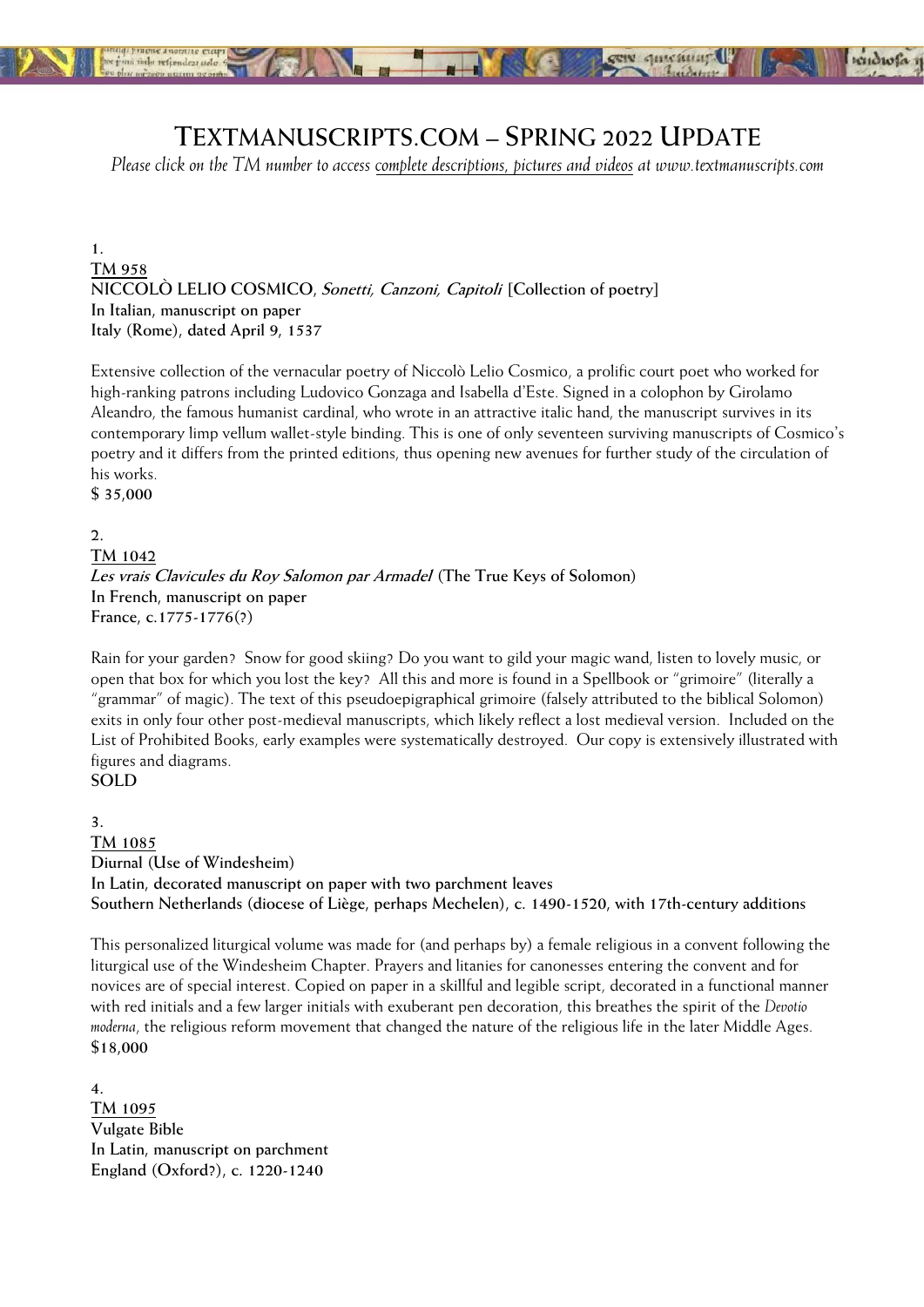

A fascinating survival, this thirteenth-century Bible offers insight into how one community in England, very likely the Franciscans at Greyfriars in Oxford, created a working Bible for their own use, and then vigorously engaged with it, adding supplementary texts and copious marginalia (including indexing symbols). The text is full of interest, with two translations of the Psalms in parallel columns and both older and modern chapter divisions. This was pledged (that is used as security for a loan) by William Ketyll in Oxford in the fifteenth century.

 $\blacksquare$ 

**CEN quicklug** 

rendwe

**\$150,000** 

#### **5.**

**[TM 1105](https://www.textmanuscripts.com/medieval/devotional-meditations-182291)**

**ANNA KELLERIN'S PRAYER BOOK [Devotional Meditations on the Life of Christ] In German, with some Latin, manuscript on paper Southern Germany (Augsburg?), 1604 42 hand-colored engravings and 2 paintings on parchment** 

No o

The exceptional richness of this hybrid manuscript, copied by a religious woman who signs her name, is a reminder that the phenomenon of manuscripts illustrated with printed engravings continued long after the fifteenth century. Its extensive text in German, organized according to the liturgical year to tell the story of the life and ministry of Christ, is apparently unstudied. Likewise, the prints, a veritable treasure-trove of German devotional prints, are mostly unpublished, including the many examples by the Augsburg engraver Tobias Manasser. Two paintings on parchment complete the volume, which is preserved in its original very fine panelstamped binding. **\$55,000** 

**6.**

**[TM 1120](https://www.textmanuscripts.com/medieval/album-amicorum-182450) Album amicorum of Johannes Böhm In Latin, German, and French, illustrated manuscript on paper Austria (Vienna), 1668-1671; Italy (Padua), 1671-1672; Germany (Zittau), 1816, 1868** 

An *album amicorum*, or friendship album, of a medical professor with an impressive entourage who contributed to his album. The entries provide rich insight into seventeenth-century social networking. The charming pen and ink drawing of an antique ruin by David Eckolt, made in Vienna in 1668, is a highlight of the volume (f. 220). Unusual is the multi-generational function of the present album, begun in the seventeenth century, then continued in the nineteenth century, and into the early twentieth century with the insertion of cuttings of reproductions of a moralized Bible manuscript, making it a fascinating witness to life in different time periods. SOLD

### **7.**

**[TM 1135](https://www.textmanuscripts.com/medieval/royal-letters-patent-182292) Welsh documents, including a Royal Letters Patent of Queen Elizabeth I In Latin and Tudor English, seven single sheet manuscripts on parchment Wales (Pembroke and Haverfordwest) and England, 1543, 1568, 1579, 1582, 1595, 1601, 1666** 

A small Welsh archive, very likely originally the property of Alban Stepneth, an extensive landowner and sheriff of Pembroke in Wales, as well as a member of Parliament, and his heirs. These seven documents, three of which are in English, thus form a cohesive collection that is ideally suited for classroom use to illustrate the different types of documents involved in the administration of a family's properties over a period of about a century; details of format, language, and legal formulas can all be studied here. Manuscripts from Wales are very rare on the market.

SOLD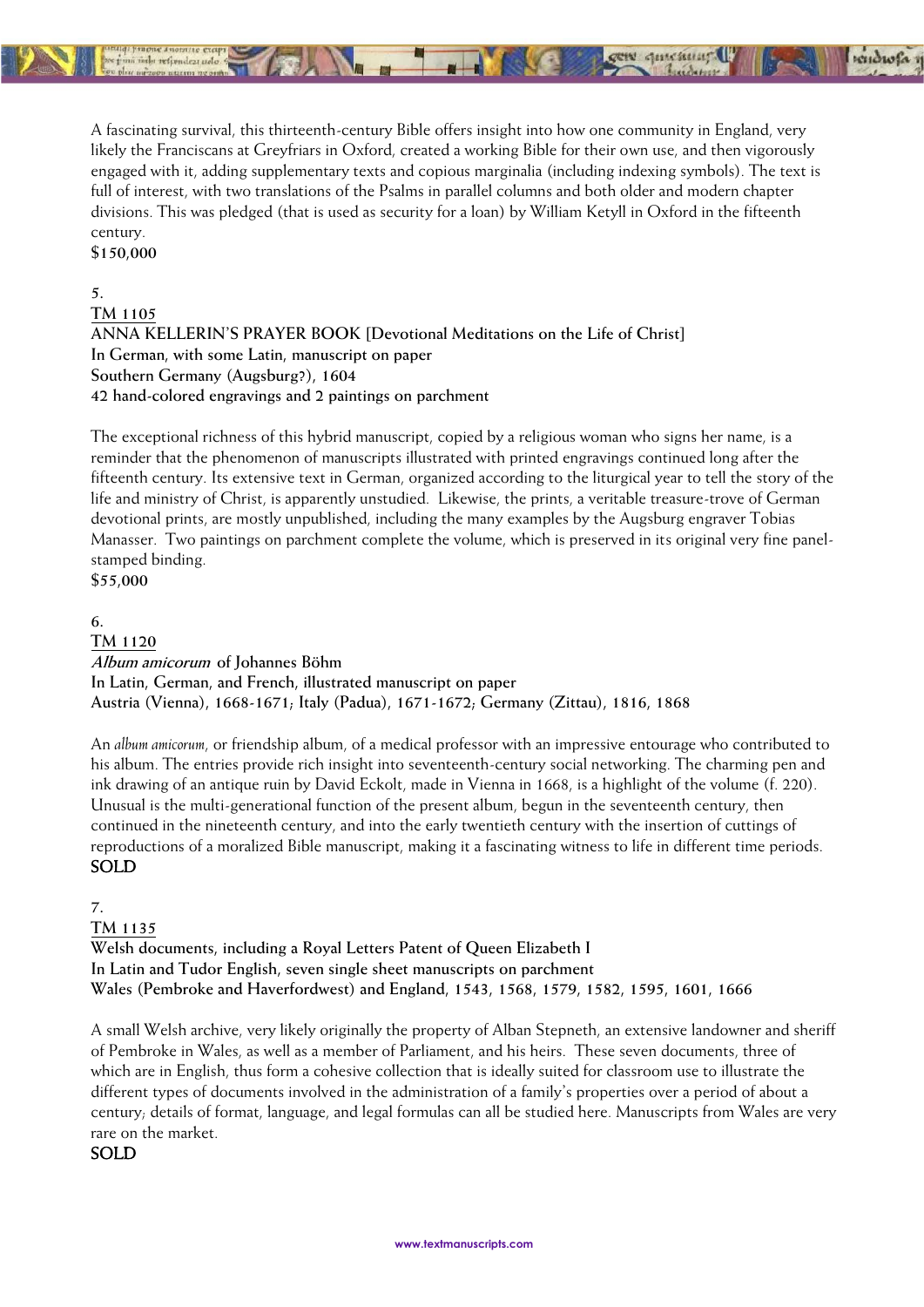

**[TM 1141](https://www.textmanuscripts.com/medieval/devout-hours-life-and-passion-182311)**

**Devote ghetiden vanden leven ende passie Jhesu Christi (Devout Hours on the Life and Passion of Jesus Christ)**

**SEIN QUICKLIFT** 

kudwa

**In Middle Dutch, imprint on paper with 21 woodcut illustrations Antwerp, Gerard Leeu (printer), between September 18, 1484 and July 9, 1485**

This vernacular text is an innovative once-daily devotional practice for busy lay people in the orbit of the *Devotio Moderna*, a kind of substitute for a Book of Hours. One of only two surviving copies of the second edition of an incunable, it is illustrated with one of the first and most influential series of religious woodcuts from the Low Countries. This exceedingly rare partial copy features 21 thematic image-prayer pairs, along with meditations and Penitential Psalms devoted to events in the Life of Christ and to the Virgin Mary. **\$ 20,000**

## **9.**

**[TM 1152](https://www.textmanuscripts.com/medieval/compendium-cases-conscience-182314) BARTOLOMEO DA SAN CONCORDIO (1260-1347), Summa de casibus conscientiae (Compendium of Cases of Conscience) In Latin, illuminated manuscript on parchment Northern Italy (Milan), January 31, 1444 (dated)**

With this broadly disseminated text, a veritable medieval bestseller, Bartholomaeus de San Concordio created a practical manual for confessors from existing manuals of canon law. Its easy-to-use alphabetical order no doubt contributed to its popularity. Here it survives in a luxurious copy with a handsome author portrait and fine initials with unusual penwork flourishes. The informative colophon identifies the place and time of copying, as well as the names of the scribe and patron.

**\$ 45,000**

### **10.**

**[TM 1154](https://www.textmanuscripts.com/medieval/treatise-fraternal-correction-182316)**

**WERNER ROLEVINCK, Tractatus de fraterna correctione (Treatise on fraternal correction); and Tractatulus de forma visitationum monasticarum (A little treatise on the protocols for monastic visitations). In Latin, decorated manuscript on paper**

**Rhineland or Low Countries (Utrecht?), mid-1480s**

Manuscripts of texts that post-date printed versions of the same text help disentangle the complex phenomenon of book production in the post-Gutenberg era. Here is an example. This copy of a book by Werner Rolevinck – an author who straddles the generation of scribal and print culture – bears a remarkable resemblance to the incunable editions printed in Cologne in the 1470s. Study of the textual traditions of these two works, both in manuscript and printed form, sheds new light on the interaction of manuscript and print copies of works produced in the later fifteenth century. **\$34,000**

# **11.**

**[TM 1157](https://www.textmanuscripts.com/medieval/humanist-miscellany-182320)**

**Humanist Miscellany including DONATO ACCIAIUOLI, Letters and Oration; B. P. PISTORIUS(?), Orations; letters between unidentified Humanist scholars; extracts from classical and legal texts, and others Latin and Italian, manuscript on paper**

**Italy (Palermo; and possibly Florence?), 1420s; c. 1480 (after 1479); c. 1484-1490 (after 1484)**

Letters apparently from the circle of the Medici, plus extracts from classical, legal, and historical sources distinguish this remarkable Humanist miscellany that illustrates the breadth of humanist literary culture in Quattrocento Italy. This complex manuscript was created in stages by several scribes and possibly even in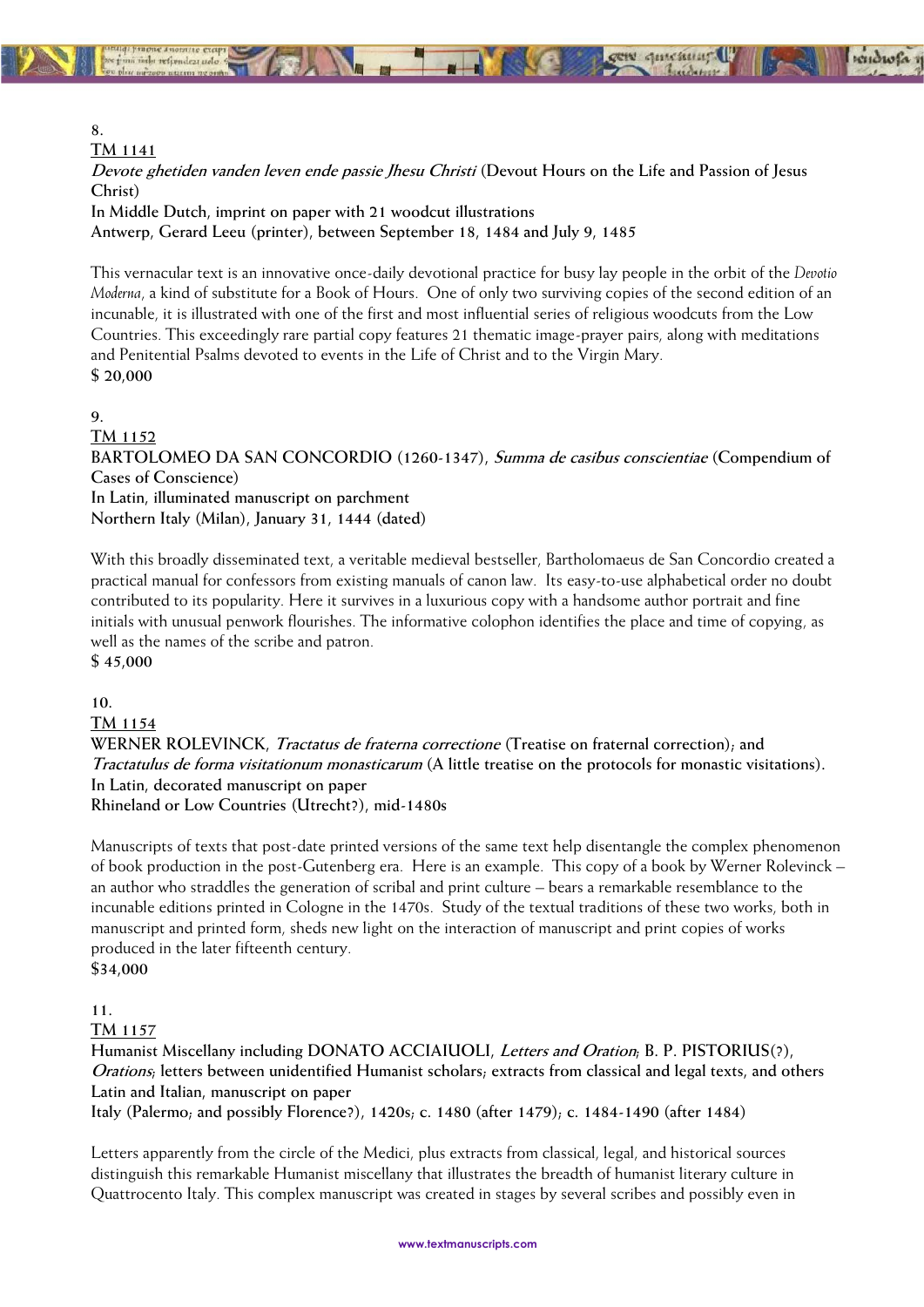

several cities; it may have accrued material as it passed from one Humanist scholar to another. Study and communication at the height of the Italian Renaissance come to light in this unique and complex witness of humanist learning.

 $\blacksquare$ 

gew quickuur!

**State of** 

**\$ 38,000**

**12. [TM 1175](https://www.textmanuscripts.com/medieval/breviary-carthusian-use-182321) Breviary (Carthusian use) In Latin, illuminated manuscript on parchment Northern Italy (Emilia-Romagna, Ferrara), c. 1460-1470 Five full illuminated borders, two historiated initials, and four medallions by an anonymous artist from Ferrara in the circle of Guglielmo Giraldi** 

Very small (just  $3 \frac{1}{2}$  inches high) but quite thick, this beautiful, illuminated Breviary is notable both for its association with an important monastery and as an example of artistic production in Renaissance Ferrara during the reign of the d'Este family. It was made in Ferrara for use at the recently built Carthusian monastery of San Cristoforo alla Certosa and illuminated by a talented follower and contemporary of Guglielmo Girardi, an artist who worked for Borso d'Este, Duke of Ferrara. **\$40,000**

### **13.**

#### **[TM 1177](https://www.textmanuscripts.com/medieval/the-de-recourt-antiphonal-182322)**

**The de Récourt Antiphonal for the Chapel of St. Jerome in the Church of Saint-Pierre and Saint-Paul In Latin, illuminated manuscript on parchment Eastern France (Langres), 1517**

Large, illuminated Antiphonals from early sixteenth-century France are uncommon. The present example is further unusual in that its circumstances of production and use are so clearly specified: it was made for a local nobleman Prudent de Récourt for use in his chapel of Saint-Jérôme in the parish church of Saint-Pierre and Saint-Paul in Langres in 1517. In remarkably fresh condition, shimmering with burnished and liquid gold and adorned with lavish floral borders, panel miniatures, and a richly decorated original binding, the de Récourt Antiphonal survives as an important contribution to Renaissance art in Champagne and the patronage of the de Récourt family.

### **\$ 60,000**

**14. [TM 1182](https://www.textmanuscripts.com/medieval/isabel-de-zuniga-prayer-book-182326) Prayer Book of Isabel de Zúñiga y Pimentel In Spanish, illuminated manuscript on parchment Spain, Castile, c. 1515-1520 (or perhaps Italy?) One miniature by an anonymous artist**

Manuscripts made on commission for the female nobility are significant witnesses to our understanding women and their books – ownership and readership – in medieval and Renaissance Europe. This attractive illuminated manuscript was made for Isabel de Zuñiga y Pimentel, duchess of Alba, from one of the most prominent families of the Castilian nobility. Prayer Books in Spanish (Old Castilian) are very uncommon; the exclusively Spanish contents of this manuscript, including Psalms and biblical texts, make this manuscript very rare. Beautifully illuminated throughout, it is adorned with an opening miniature by a talented artist inspired by Leonardo da Vinci.

**\$75,000**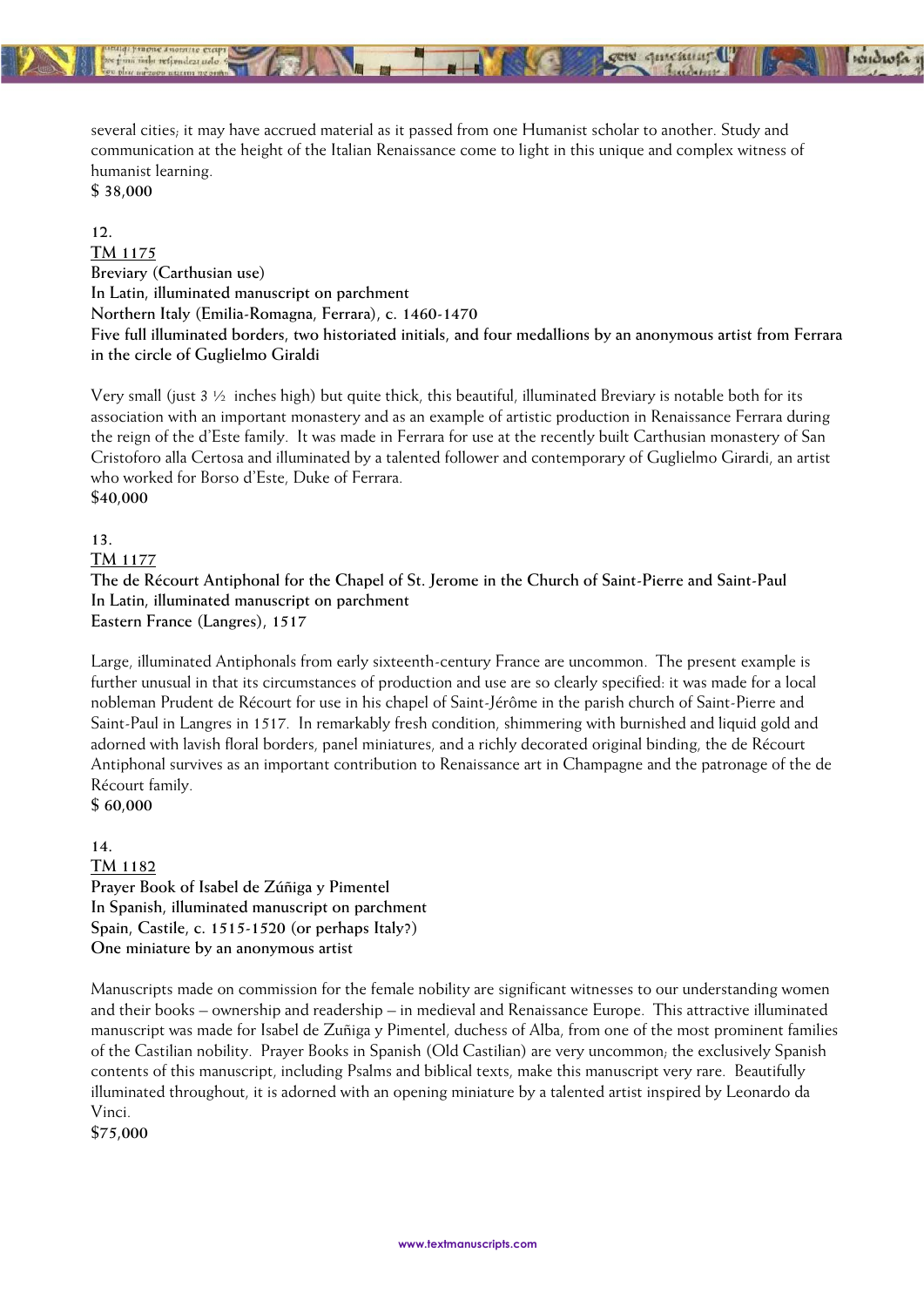windust

**15. [TM 1187](https://www.textmanuscripts.com/medieval/noted-antiphonal-182330) Noted Antiphonal (use of Vienne) In Latin, illustrated manuscript on parchment Southeastern France, Rhone Valley, archdiocese of Vienne, c. 1275-1320**

Fascinating for its music as well as for its early ownership, this attractive monastic Antiphonal from the archdiocese of Vienne is distinguished also by its generous margins, elaborate penwork initials, and early binding. It preserves early staff notation, which only begins in Antiphonals in the twelfth century. The volume also includes the *livre de raison* of its sixteenth-century owner, the Lyons printer and libraire Olivier Estange. He used the margins to record his family history, to describe in unusual detail local events in Lyons, and to provide details of his work, which is otherwise unknown apart from the evidence in this Antiphonal. **\$ 65,000** 

**16. [TM 1188](https://www.textmanuscripts.com/medieval/german-psalter-182332) Psalter In Latin, illuminated manuscript on parchment Western Germany, Rhineland-Palatinate (Speyer), c. 1468-1480** 

This attractive Psalter, notable for its large format and wide margins, was made for a cleric in the city of Speyer (one of only ca. thirty manuscripts surviving from Speyer). Copied in a handsome regular script, it is adorned with ten large, decorated initials painted in an unusual palette. The fine contemporary binding, blind-tooled with animals and flowers, was supplied by a workshop near Speyer that also bound volumes for the Cistercian nuns at Lichtenthal Abbey in Baden-Baden. **\$ 40,000** 

**17. [TM 1196](https://www.textmanuscripts.com/medieval/collectarium-sainte-chapelle-paris-182336) Collectarium for use in the Sainte-Chapelle of Paris In Latin, illuminated manuscript on parchment with musical notation Paris, 1619 and 1769** 

This illuminated music manuscript was made for the French royal chapel, the Sainte-Chapelle, by two talented *maîtres écrivains* in 1619 and 1769. Any manuscript directly tied to the Sainte-Chapelle is of great historic, liturgical, and musical interest. This new addition to the corpus of surviving manuscripts from the royal chapel is decorated with numerous initials presenting a veritable gallery of ornament and with beautiful calligraphy that documents the continuation of the manuscript arts centuries after the invention of print. **SOLD**

**18. [TM 1197](https://www.textmanuscripts.com/medieval/ferial-psalter-182337) Ferial Psalter (Augustinian Use) In Latin, illuminated manuscript on parchment Western Germany (Cologne), dated 1477** 

Dated and securely localized manuscripts provide important evidence for fixing chronology and origin of works lacking such clues. This Psalter was surely written for a canon at Cologne Cathedral – perhaps Hermann IV of Hesse, Archbishop of Cologne – in 1477, the year that marked the decisive victory for Cologne of the Burgundian Wars. Fine goldleaf initials, a computational wheel for determining the dates of moveable feasts, and an early binding further distinguish this attractive Psalter. **\$ 25,000**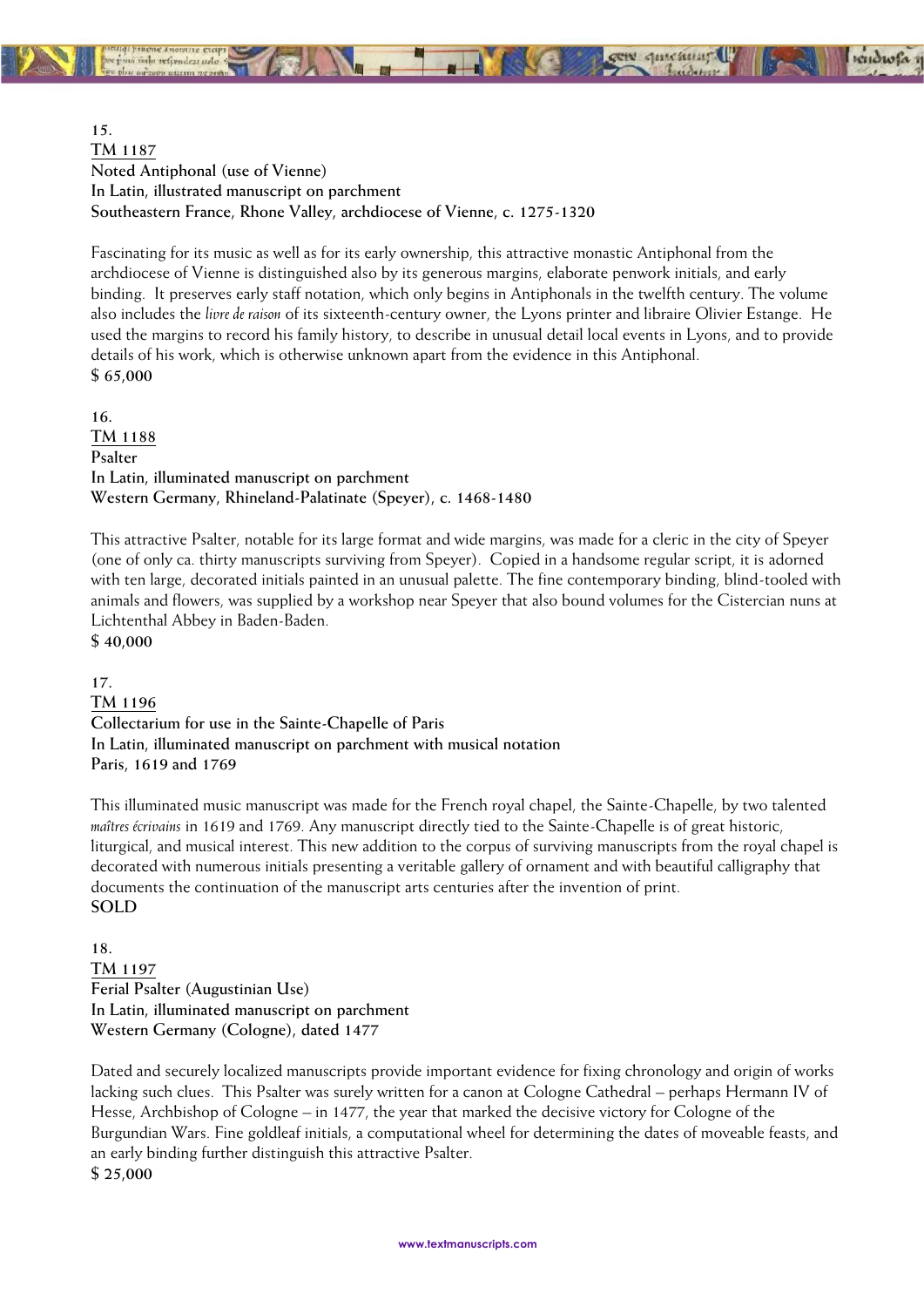

### **19.**

**[TM 1200](https://www.textmanuscripts.com/medieval/padua-doctoral-diploma-182422)**

**Doctoral Diploma granted to Alessandro Vecellio by the University of Padua In Latin, illuminated manuscript on parchment, with later facsimile in English Italy (Padua), October 20, 1612; and nineteenth century** 

Especially handsome diploma, awarding a doctorate in civil and canon law and made for a close relation of the great painter Titian. It preserves its original elaborately decorated sunk-panel binding, a magnificent example of the Venetian Renaissance craftsmanship influenced by Middle Eastern style. University diplomas constitute a rich mine of resources as historical documents and as artifacts. The accompanying facsimile with a translation of the Latin text into English makes this manuscript especially suited for use in the classroom and in exhibits. **\$ 9,000** 

**20. [TM 1201](https://www.textmanuscripts.com/medieval/perpetual-calendar-twelve-labors-182423) Perpetual Calendar with the Twelve Labors of the Months Silver-plated frame and 12 painted images on parchment Germany, late seventeenth century or early eighteenth century** 

This unique object presents a "modernized" version of a medieval tradition. Both the Labors of the Month – activities from everyday life typical of the different times of the year – and the perpetual calendar were at home in fifteenth-century Books of Hours. The former appeared in small pictures accompanying the written calendar, and the latter could be computed from the calendrical tables. This fascinating object "updates" the Labors of the Month with Renaissance imagery and provides as well a mechanical means for changing the day, month, and year for easy home viewing.

**\$ 8,500** 

### **21.**

**[TM 1203](https://www.textmanuscripts.com/medieval/considerations-knowledge-182425)**

**[Jesuit Spiritual Manual] Considerationes utilissima ad sui ipsius et aliorum cognitionem acquirendam (Very Useful Considerations to Acquire Knowledge of Oneself and of Others)** 

**In Latin, manuscript on paper** 

**Northern France, Normandy, c. 1615-1625 (after 1615)** 

A lengthy collection of writings relevant to the religious life compiled by a Jesuit, or perhaps someone studying at a Jesuit college, likely as a personal guide to spiritual growth. Copied in a careful, very legible, script, this manuscript – unstudied and very likely unique – is an important new source for Jesuit spirituality in the early seventeenth century, which warrants careful study.

**\$ 7,000** 

**22. [TM 1205](https://www.textmanuscripts.com/medieval/ferial-psalter-cistercian-use-182430) Ferial Psalter (Cistercian Use) In Latin, illustrated manuscript on parchment and paper Southwestern Poland, Silesia, c. 1300-1350; with later additions (late 16th or early 17th century?)** 

Manuscripts made for nuns (and sometimes by nuns) have increasingly garnered attention in recent years. This is one of them, a Psalter made for Cistercian nuns in a foundation in Silesia in Poland. Important as it is for gender studies, the present Psalter also offers evidence for the inclusion of Poland, which was a meeting place between East and West, into a more inclusive narrative of Western Europe. Here the clear script, accomplished penwork initials, and early blind-tooled binding testify to westward influences on manuscript production in Poland.

SOLD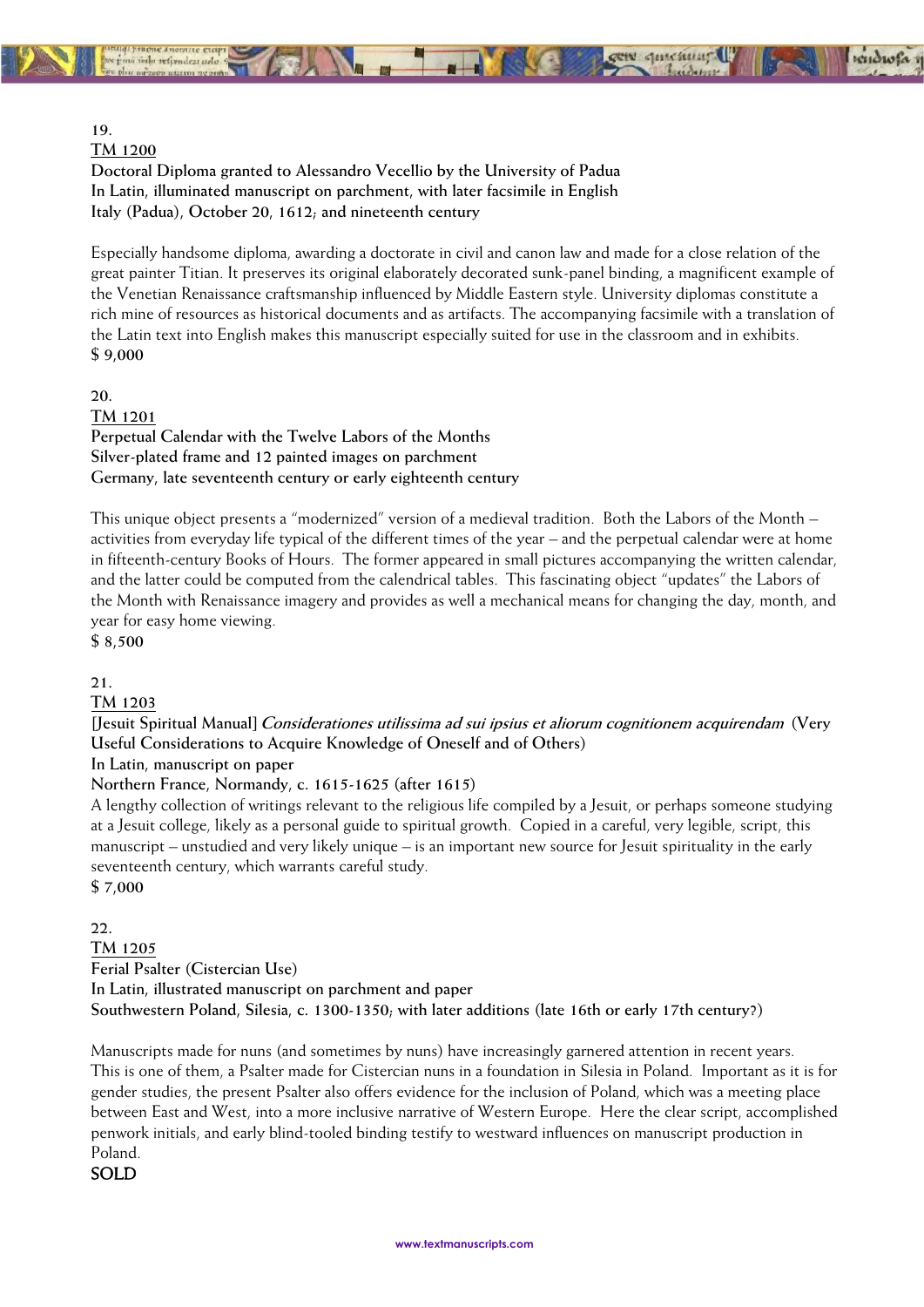**23. [TM 1206](https://www.textmanuscripts.com/medieval/illuminated-prayer-book-182436) Prayer Book (fragmentary) In Latin, illuminated manuscript on parchment Southern Germany (Augsburg?), c. 1490-1500, and Western Germany (diocese of Cologne?), c. 1500-1510 4 historiated initials, 18 illuminated borders** 

**CEN quickling!** 

Unicorns, jugglers, strewn flowers, peacocks, monkeys – the margins of this now fragmentary Prayer Book abound with flamboyant illumination. Five beautiful historiated initials complete the ensemble. The marginal images may be evidence that this was made for the use of a laywoman in her private chapel; could this be her on f. 3v in the lower border watching the jugglers perform? The content and rubrics, however, suggest liturgical use by a priest saying Mass. Whomever the original owner was, the work offers endless delight. **\$ 30,000**

**24. [TM 1207](https://www.textmanuscripts.com/medieval/book-of-hours-use-of-paris-182434) Book of Hours (use of Paris) In Latin, illuminated manuscript on parchment, printed section on paper Northern France (Paris?), manuscript sections c. 1400-1450 and 1885; printed section 1622(?)** 

Demonstrating the longevity of medieval manuscripts, this is a fascinating example of a "restored" (per the title page) Book of Hours, originally made for the wife of a jurist in the fifteenth century, and subsequently owned through the centuries by a succession of women who signed their names "Christine," "Jehanne," "Dionne." In the nineteenth century (1885 per the title page), the manuscript was extensively modified ("restored") with the excision and insertion of newly written and illuminated leaves in a neo-Gothic style. At an unknown date, a seventeenth-century printed copy of French prayers was also bound in. SOLD

**25. [TM 1214](https://www.textmanuscripts.com/medieval/cistercian-use-diurnal-182440) Diurnal (Cistercian Use) In Latin, some rubrics in Middle Low German, illuminated manuscript on paper East-central Germany (Magdeburg?) or Northwestern Germany, Westphalia, c.1490-1520 (after 1476, and probably after 1508)** 

Made for Cistercian nuns at a convent dedicated to St. Agnes, this manuscript with its delicate marginal decoration is an excellent example of female monastic art. Noteworthy also is its calendar, which includes a versified health-care regimen, giving advice on therapies and nutrition throughout the year, and contemporary obits of people associated with the convent. The Cistercians are famous for their innovative reference systems. Here, prayers in the text are linked to the calendar with a system of letters. **\$ 35,000** 

**26. [TM 1215](https://www.textmanuscripts.com/medieval/messes-royales-182443) HENRI DUMONT, Messes Royales In Latin and French, decorated stenciled book on paper France, Auvergne(?), eighteenth century (after 1767)** 

Stenciled books are a special category in the post-Gutenberg era, neither printed with movable type nor written by hand; instead, they are produced with the mechanical aid of stencils, a device for mechanically applying designs and letters to a surface. This handsome stenciled book contains the popular royal masses composed by the noted Baroque composer Henry Dumont, whose work is still performed today. The fact that these compositions were available in at least four different print editions when the present book was made underscores